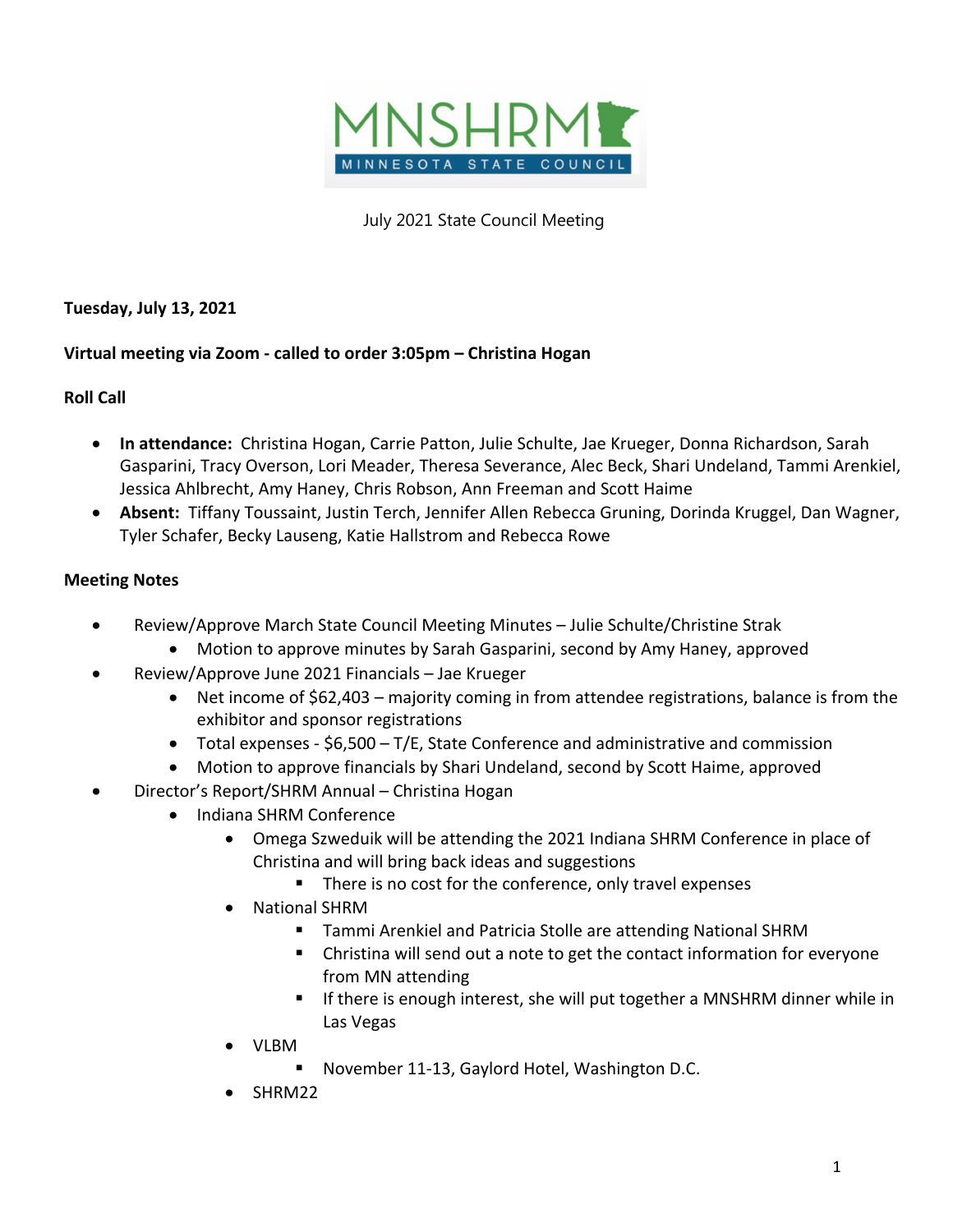- Dates have been released
- October State Council Meeting
	- In-person on Sunday, October 11 at Mystic Lake Center
	- Everyone who is attending the meeting will help set up for the conference
- State Conference Update Carrie Patton
	- Planning committee has been a simplified structure primarily because we did not know what to expect and wanted to keep a tight eye on the budget
	- Currently
		- We feel confident that we will meet our attendee and vendor goals
			- 301 attendees goal is 472
			- Exhbiitors/sponsors
			- Hired a Sponsorship Director Keri Larsen to help recruit vendors
			- Ask is for everyone to help us promote the conference to your network, chapters, etc.
			- Elizabeth Smart We will be looking at ways to monetize her presentation as a stand-alone event
			- $\blacksquare$  Virtual component will be a live stream of the sessions in the main ballroom only
- SHRM Report Delight Deloney
- CLA Updates CLA Chairs
	- Certification
		- § SHRM has an offer of complimentary exams through 9/21 for the winter testing window for those who are SHRM members/volunteers at the state or chapter level, contact Sarah for details
	- Legislative
		- No update
	- College Relations
		- No update
	- Workforce Readiness
		- Lori picked up her 2020 plan and is following it to reach out to the chapters, veterans and formerly incarcerated people who are going back to work
	- Diversity
		- No update
	- SHRM Foundation
		- No update
	- Scholarship/Awards
		- No update
	- Communications/Technology
		- No update
	- Professional Development
		- No update
	- Legal Update
		- No update